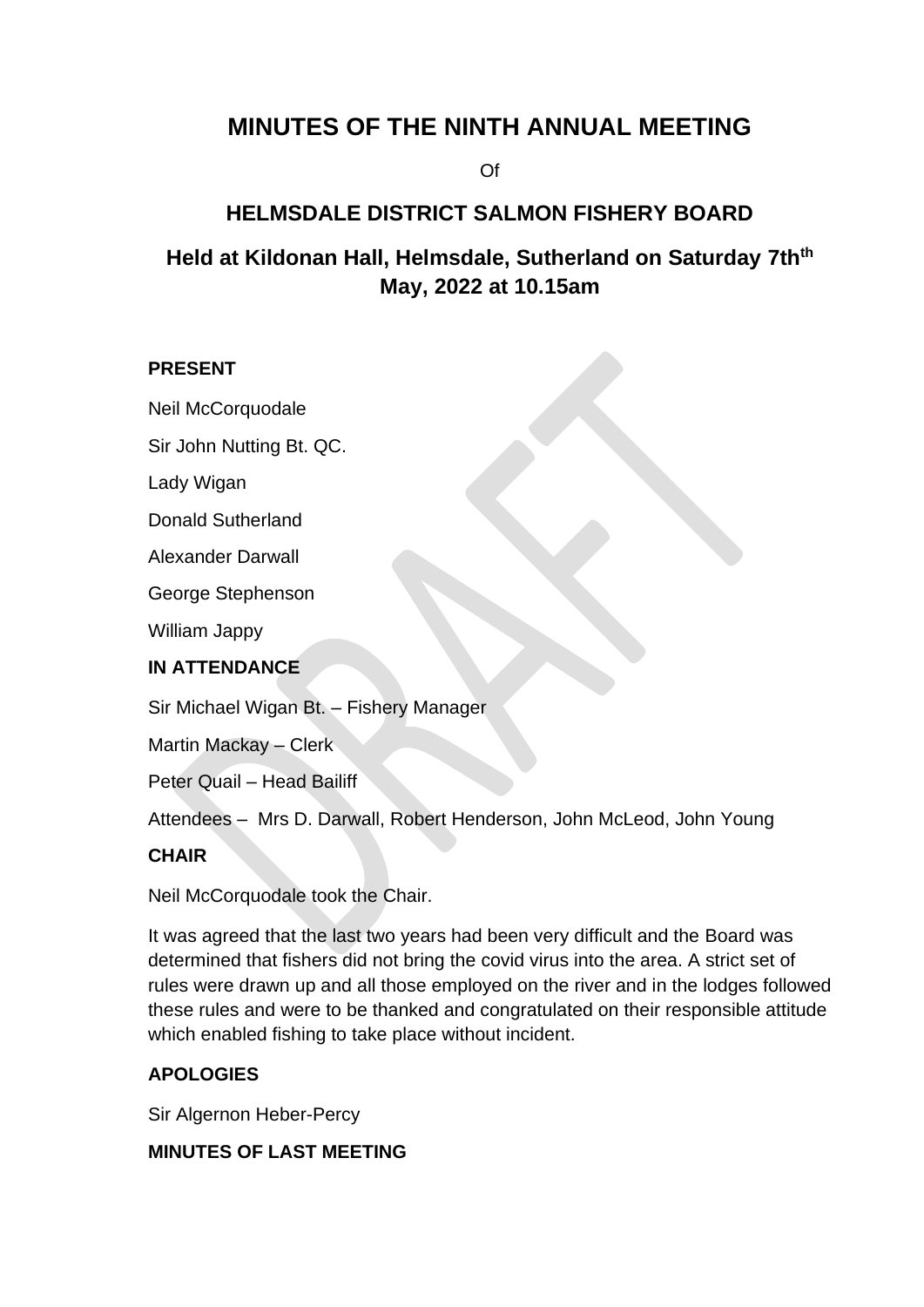The last public meeting was held on 11 May 2019 due to Covid 19. The Minutes of that meeting have previously been approved.

## **MATTERS ARISING**

There were no matters arising.

# **ACCOUNTS**

The Audited Accounts for the year to 31 December 2021 prepared by Saffery Champness, Chartered Accountants were tabled, considered and subject to the need to delete the reference to Robert Mackay as a co-opted Member were approved.

### **REPORT FOR 2021**

The Report for 2021 was tabled considered and approved.

# **CATCHES**

Catches for the 2021 season were 1117 salmon and grilse. 111 were caught on the Lower Helmsdale. There have been 101 fish caught to the end of April which is comparable to last year.

### **CONSERVATION GRADES**

The river has been classified again as Grade One.

### **CATCH AND RELEASE**

The return rate for 2021 was around 97%. Angler's appear to accept rules and are behaving accordingly. Rules are to remain unchanged for 2022. Any pink salmon caught are to be killed.

### **RESEARCH**

DNA samples are collected from both rod caught fish as well as all fish used in the hatchery. The University of the Highlands and Islands ("UHI") compares the DNA to see what percentage of hatchary fish return as migrating adults. UHI have concluded from the first phase of their research that of 93 samples analysed no fish were direct siblings. This supports the Board's policy of rearing fish in the hatchery and demonstrates that genetic diversity is being maintained.

# **PREDATOR CONTROL**

The Board has obtained a licence to control sawbills under which 2 mergansers and 1 goosander may be killed. The licence expires at end May 2022. There is a belief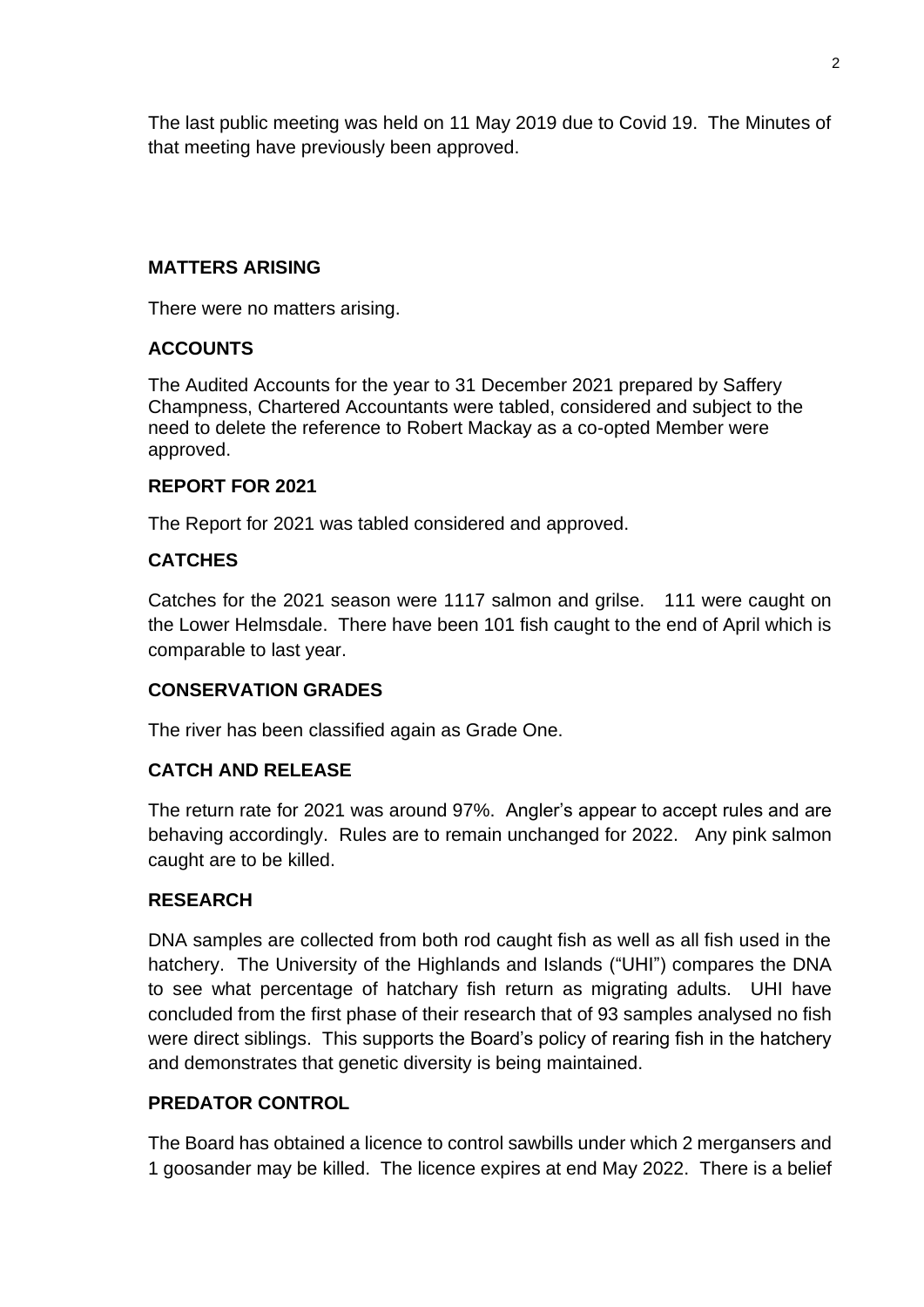that the incidence of sawbills has increased over recent years. It was noted that Cormorants are also in widespread evidence. It was generally agreed that this licence must be fully exercised with care to keep within the rules

## **HATCHERY**

150,000 fry had been released by 29 April 2022.

# **ELECTROFISHING**

Electrofishing was carried out at 30 sites in 2021. 15 sites were part of the Scottish Government NEPS programme with a further 15 undertaken by the District Salmon Fishery Board for the purposes of their own research. The Board also undertook research work for the Forestry Commission on the Halladale catchment. Helmsdale fry were fewer and smaller than usual with salmon parr larger and more numerous. The late hatch of insects and young salmon eating their smaller kin are thought to be the cause.

# **OPEN DAYS**

These occurred from 11<sup>th</sup> January to 24th January. The demand for tickets was larger than in previous years. No fish were caught. For future years angling on Open Days will only be permitted below the Falls.

### **NETWORK RAIL**

The bridge at the Hatchery was refurbished during the 2021 season resulting in the loss of fishing in the three pools below the bridge. Anglers accepted the position and the whole river is now open again. All works have been completed. .

### **BEATRICE WINDFARM**

This windfarm offshore from Dunbeath is being doubled in size. A further 15 new windfarms are planned across the north and north- east coast. No proper investigations are being undertaken to establish the effect of these large structures and the electro- magnetic cabling on marine life. The effects on salmon are not being monitored despite The Scottish Government pledging to protect and rescue the Atlantic Salmon and hence there is no evidence to as to whether they have been affected. It is thought that due to proposed expansion of off-shore wind generation there may be up to a further 100 cables coming ashore..

### **FISHERY PROTECTION**

No poaching events recorded in 2021.